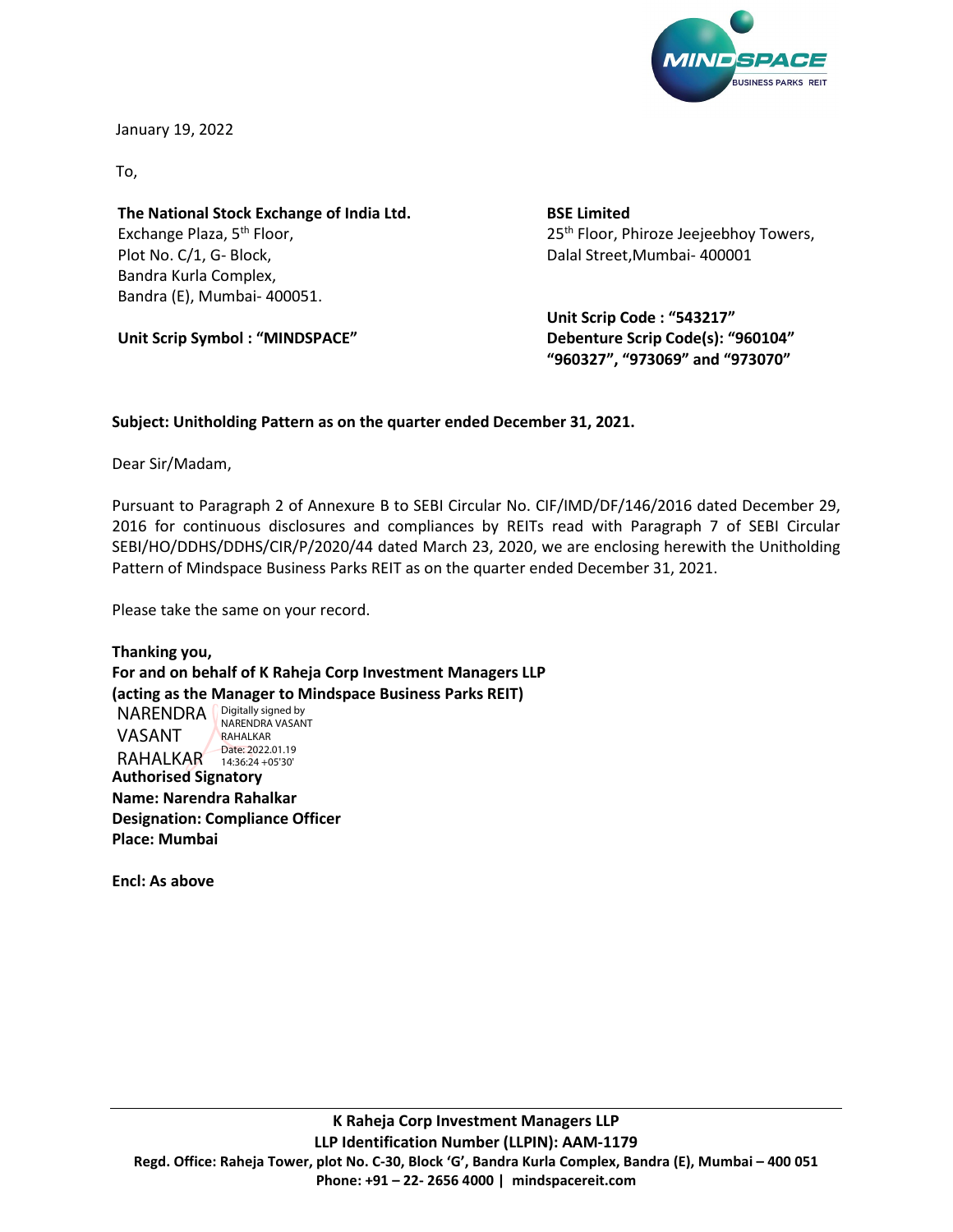

## **Unit Holding Pattern as on December 31, 2021**

| Category     | <b>Category of Unit</b><br>holder                                                                 | No. of Units<br>As a % of<br>No. of units mandatorily<br>Held<br><b>Total Out-</b><br>held |                          |                                                     | Number of units pledged or<br>otherwise encumbered |              |                                  |
|--------------|---------------------------------------------------------------------------------------------------|--------------------------------------------------------------------------------------------|--------------------------|-----------------------------------------------------|----------------------------------------------------|--------------|----------------------------------|
|              |                                                                                                   |                                                                                            | standing<br><b>Units</b> | No. of units<br>As a %<br>of total<br>units<br>held |                                                    | No. of units | As a % of<br>total units<br>held |
| (A)          | Sponsor(s) /<br><b>Manager and</b><br>their associate/<br>related parties<br>and Sponsor<br>Group |                                                                                            |                          |                                                     |                                                    |              |                                  |
| (1)          | Indian                                                                                            |                                                                                            |                          |                                                     |                                                    |              |                                  |
| (a)          | Individuals / HUF                                                                                 | 8,12,26,271                                                                                | 13.70                    | 0                                                   | 0.00                                               | 3,25,27,465  | 40.05                            |
| (b)          | Central/State<br>Govt.                                                                            | $\Omega$                                                                                   | 0.00                     | $\mathbf{0}$                                        | 0.00                                               | $\mathbf 0$  | 0.00                             |
| (c)          | Financial<br>Institutions/Banks                                                                   | 0                                                                                          | 0.00                     | $\mathbf{0}$                                        | 0.00                                               | 0            | 0.00                             |
| (d)          | Any Other                                                                                         |                                                                                            |                          |                                                     |                                                    |              |                                  |
| $\mathbf{1}$ | Trust                                                                                             | 38,78,777                                                                                  | 0.65                     | $\Omega$                                            | 0.00                                               | $\Omega$     | 0.00                             |
| 2            | <b>Bodies Corporates</b>                                                                          | 28,97,92,033                                                                               | 48.87                    | 14,82,54,546                                        | 51.16                                              | 15,42,73,263 | 53.24                            |
|              | Sub-Total (A) (1)                                                                                 | 37,48,97,081                                                                               | 63.22                    | 14,82,54,546                                        | 39.55                                              | 18,68,00,728 | 49.83                            |
| (2)          | Foreign                                                                                           |                                                                                            |                          |                                                     |                                                    |              |                                  |
| (a)          | Individuals (Non<br>Resident Indians /<br>Foreign<br>Individuals)                                 | $\pmb{0}$                                                                                  | 0.00                     | $\mathbf 0$                                         | 0.00                                               | $\pmb{0}$    | 0.00                             |
| (b)          | Foreign<br>government                                                                             | $\mathbf 0$                                                                                | 0.00                     | $\mathbf 0$                                         | 0.00                                               | $\pmb{0}$    | 0.00                             |
| (c)          | Institutions                                                                                      | $\pmb{0}$                                                                                  | 0.00                     | $\mathbf 0$                                         | 0.00                                               | 0            | 0.00                             |
| (d)          | Foreign Portfolio<br>Investors                                                                    | 0                                                                                          | 0.00                     | $\mathbf 0$                                         | 0.00                                               | $\pmb{0}$    | 0.00                             |
| (e)          | Any Other<br>(Specify)                                                                            | 0                                                                                          | 0.00                     | 0                                                   | 0.00                                               | 0            | 0.00                             |
|              | Sub-Total $(A)$ $(2)$                                                                             | $\pmb{0}$                                                                                  | 0.00                     | $\mathbf 0$                                         | 0.00                                               | $\mathbf 0$  | 0.00                             |
|              | <b>Total unit holding</b><br>of Sponsor &<br><b>Sponsor Group</b><br>$(A) = (A)(1)+(A)(2)$        | 37,48,97,081                                                                               | 63.22                    | 14,82,54,546                                        | 39.55                                              | 18,68,00,728 | 49.83                            |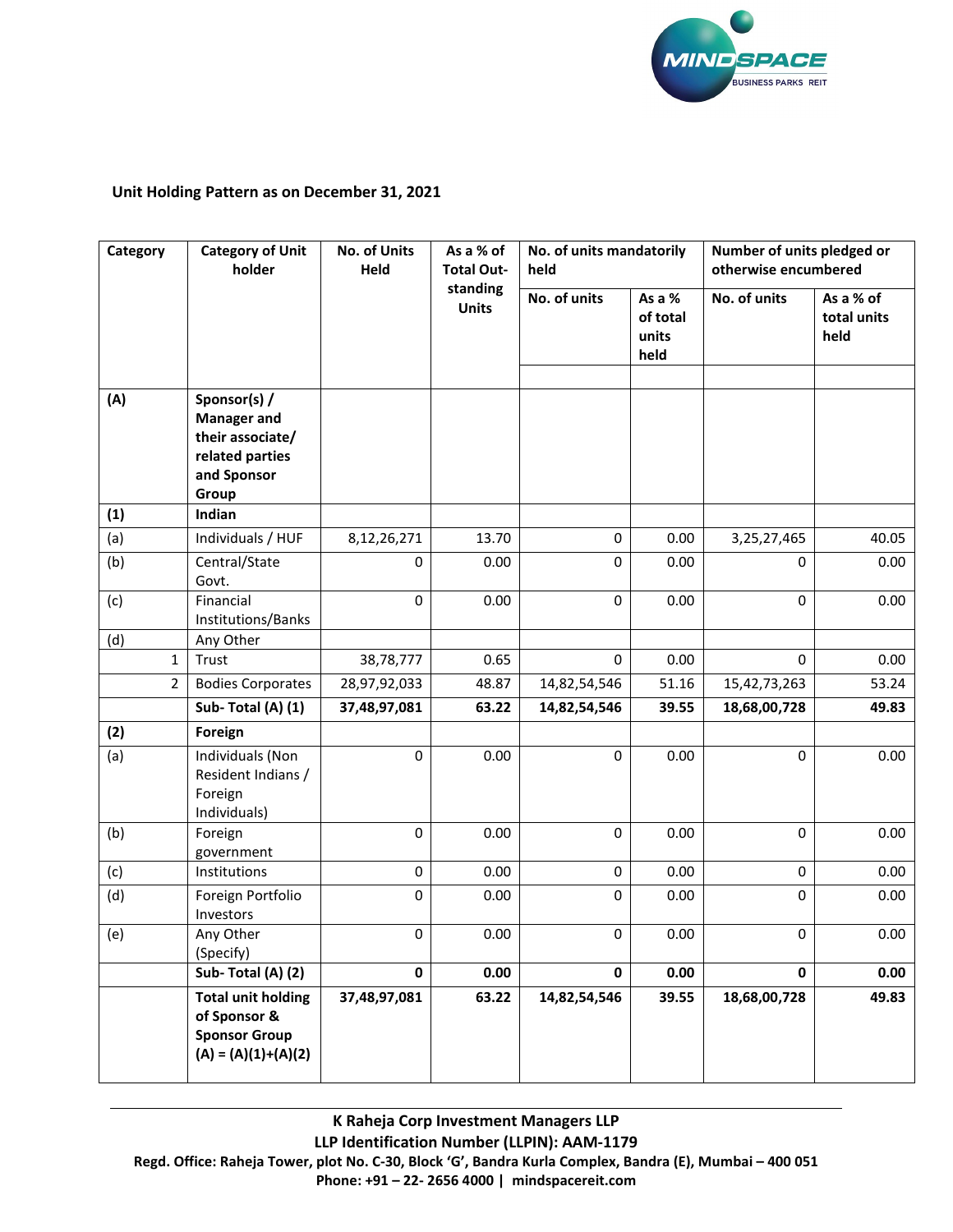

| Category       | <b>Category of Unit holder</b>                                | No. of Units held | As a % of Total<br><b>Outstanding Units</b> |  |
|----------------|---------------------------------------------------------------|-------------------|---------------------------------------------|--|
| (B)            | <b>Public Holding</b>                                         |                   |                                             |  |
| (1)            | <b>Institutions</b>                                           |                   |                                             |  |
| (a)            | <b>Mutual Funds</b>                                           | 11,95,525         | 0.20                                        |  |
| (b)            | Financial Institutions/Banks                                  | 0                 | 0.00                                        |  |
| (c)            | Central/State Govt.                                           | 0                 | 0.00                                        |  |
| (d)            | <b>Venture Capital Funds</b>                                  | 0                 | 0.00                                        |  |
| (e)            | <b>Insurance Companies</b>                                    | 62,17,236         | 1.05                                        |  |
| (f)            | Provident/pension funds                                       | 2,29,710          | 0.04                                        |  |
| (g)            | Foreign Portfolio Investors                                   | 7,91,68,278       | 13.35                                       |  |
| (h)            | Foreign Venture Capital investors                             | 0                 | 0.00                                        |  |
| (i)            | Any Other (specify)                                           |                   |                                             |  |
| $\mathbf{1}$   | <b>Bodies Corporates</b>                                      | 5,44,84,901       | 9.19                                        |  |
| $\overline{2}$ | Alternative Investment Funds                                  | 42,72,479         | 0.72                                        |  |
|                | Sub-Total (B) (1)                                             | 14,55,68,129      | 24.55                                       |  |
| (2)            | <b>Non-Institutions</b>                                       |                   |                                             |  |
| (a)            | Central Government/State Governments(s)/President<br>of India | 0                 | 0.00                                        |  |
| (b)            | Individuals                                                   | 508,89,762        | 8.58                                        |  |
| (c)            | NBFCs registered with RBI                                     | 12,25,000         | 0.21                                        |  |
| (d)            | Any Other (specify)                                           |                   |                                             |  |
| $\mathbf{1}$   | Trusts                                                        | 38,400            | 0.01                                        |  |
| $\overline{2}$ | Non Resident Indians                                          | 25,38,924         | 0.43                                        |  |
| 3              | <b>Clearing Members</b>                                       | 1,48,273          | 0.03                                        |  |
| 4              | <b>Bodies Corporates</b>                                      | 1,77,12,613       | 2.99                                        |  |
|                |                                                               |                   |                                             |  |
|                | Sub-Total (B) (2)                                             | 7,25,52,972       | 12.23                                       |  |
|                | Total Public Unit holding $(B) = (B)(1)+(B)(2)$               | 21,81,21,101      | 36.78                                       |  |
|                | Total Units Outstanding $(C) = (A) + (B)$                     | 59,30,18,182      | 100.00                                      |  |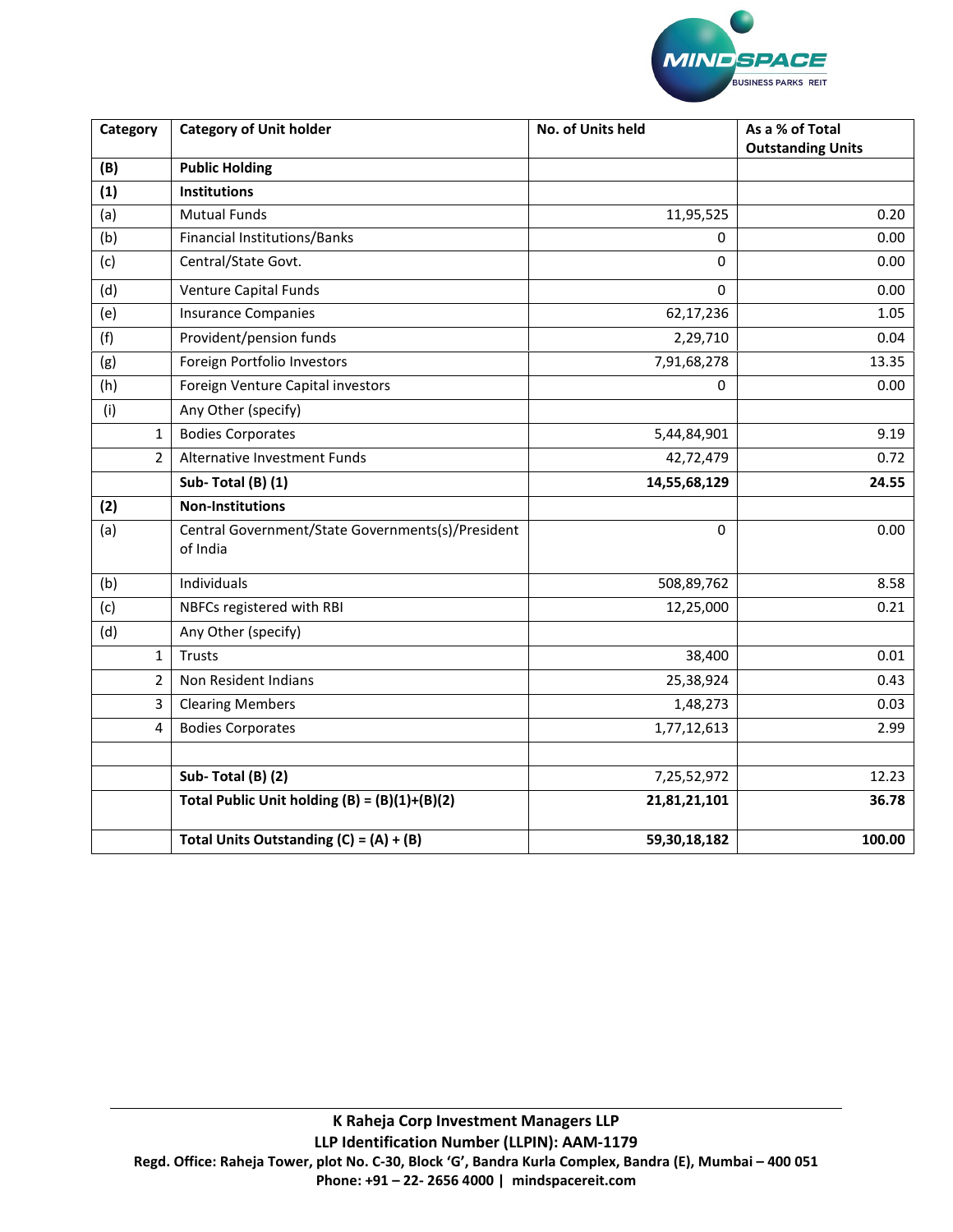

## **Sponsors Unitholding**

| Category       | Name of the Sponsors           | <b>No. of Units</b><br>Held | As a $%$<br>of Total<br>Out- | No. of units<br>mandatorily held |                                     | <b>Number of units</b><br>pledged or otherwise<br>encumbered |                                       |
|----------------|--------------------------------|-----------------------------|------------------------------|----------------------------------|-------------------------------------|--------------------------------------------------------------|---------------------------------------|
|                |                                |                             | standing<br><b>Units</b>     | No. of units                     | As a % of<br>total<br>units<br>held | No. of units                                                 | As a $%$<br>of total<br>units<br>held |
|                |                                |                             |                              |                                  |                                     |                                                              |                                       |
|                | <b>Anbee Constructions LLP</b> | 3,54,04,890                 | 5.97                         | 3,54,04,890                      | 100.00                              | 2,52,03,273                                                  | 71.19                                 |
| $\overline{2}$ | <b>Cape Trading LLP</b>        | 3,54,04,890                 | 5.97                         | 3,54,04,890                      | 100.00                              | 2,52,03,273                                                  | 71.19                                 |

## **Sponsor Group Unitholding**

| Category                | Name of the Sponsors#                                        | <b>No. of Units</b><br>Held | As a $%$<br>of Total<br>Out- | No. of units<br>mandatorily held |                                     | <b>Number of units</b><br>pledged or otherwise<br>encumbered |                                       |
|-------------------------|--------------------------------------------------------------|-----------------------------|------------------------------|----------------------------------|-------------------------------------|--------------------------------------------------------------|---------------------------------------|
|                         |                                                              |                             | standing<br><b>Units</b>     | No. of units                     | As a % of<br>total<br>units<br>held | No. of units                                                 | As a $%$<br>of total<br>units<br>held |
|                         |                                                              |                             |                              |                                  |                                     |                                                              |                                       |
| $\mathbf{1}$            | Ravi Chandru Raheja                                          | 84,31,534                   | 1.42                         | 0                                | 0.00                                | 0                                                            | 0.00                                  |
| $\overline{\mathbf{2}}$ | Neel Chandru Raheja                                          | 1,68,63,069                 | 2.84                         | 0                                | 0.00                                | 0                                                            | 0.00                                  |
| 3                       | <b>Chandru Lachmandas</b><br>Raheja                          | 3,26,34,433                 | 5.50                         | 0                                | 0.00                                | 3,25,27,465                                                  | 99.67                                 |
| 4                       | Jyoti Chandru Raheja                                         | 1,48,65,700                 | 2.51                         | $\Omega$                         | 0.00                                | $\mathbf{0}$                                                 | 0.00                                  |
| 5                       | <b>Capstan Trading LLP</b>                                   | 4,10,95,719                 | 6.93                         | 3,63,49,047                      | 88.45                               | 0                                                            | 0.00                                  |
| 6                       | <b>Casa Maria Properties LLP</b>                             | 4,10,95,719                 | 6.93                         | 4,10,95,719                      | 100.00                              | 0                                                            | 0.00                                  |
| $\overline{7}$          | <b>Palm Shelter Estate</b><br><b>Development LLP</b>         | 4,10,95,719                 | 6.93                         | 0                                | 0.00                                | 2,71,90,548                                                  | 66.16                                 |
| 8                       | <b>Raghukool Estate</b><br><b>Developement LLP</b>           | 3,62,12,069                 | 6.11                         | $\Omega$                         | 0.00                                | 1,77,31,322                                                  | 48.97                                 |
| 9                       | <b>Genext Hardware &amp; Parks</b><br><b>Private Limited</b> | 2,28,86,731                 | 3.86                         | $\Omega$                         | 0.00                                | 2,28,86,731                                                  | 100.00                                |
| 10                      | K Raheja Corp Private<br>Limited                             | 3,65,96,296                 | 6.17                         | $\Omega$                         | 0.00                                | 3,60,58,116                                                  | 98.53                                 |
| 11                      | <b>Chandru Lachmandas</b><br>Raheja*                         | 38,78,777                   | 0.65                         | 0                                | 0.00                                | 0                                                            | $\mathbf 0$                           |
| 12                      | Sumati Ravi Raheja                                           | 84, 31, 535                 | 1.42                         | $\Omega$                         | 0.00                                | $\Omega$                                                     | 0                                     |

# Sponsor group holding is mentioned on first name basis

\*held for and on behalf of Ivory Property Trust